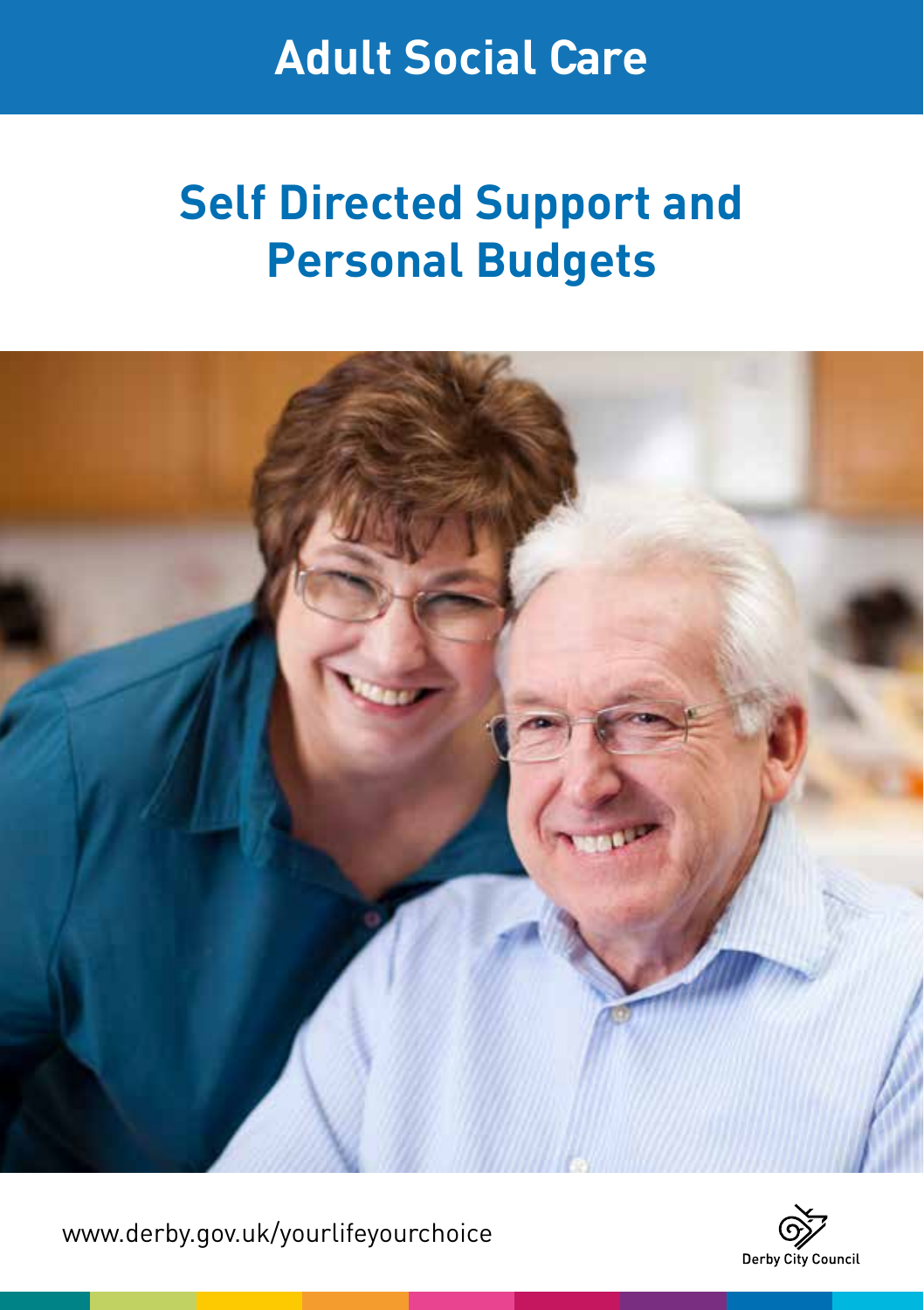#### **What is self directed support?**

Self directed support is the new way Derby City Council provides adult social care. If you qualify for support from us, you can choose and control how you want your support to be provided, paid for by a personal budget.

A personal budget allows you to decide who supports you, when and how. To find out if you qualify for support, you will need to talk to us about what help and support you need.

#### **What is a personal budget?**

A personal budget is the money you could get from Derby City Council to help you pay for your care and support.

By using a Personal Budget, you will be able to plan and buy the kind of support you need to suit your own lifestyle, circumstances and hopes for the future.

#### **Who can get a personal budget?**

Anyone who is 18 or over and needs support may qualify for a personal budget.

#### **How can I get a personal budget?**

You can ask for an assessment to see if you qualify.

You tell us what support you need and we will tell you how much money we can give to help you.

We will discuss with you the money and benefits you have and tell you if you need to pay towards your support and how much that may be.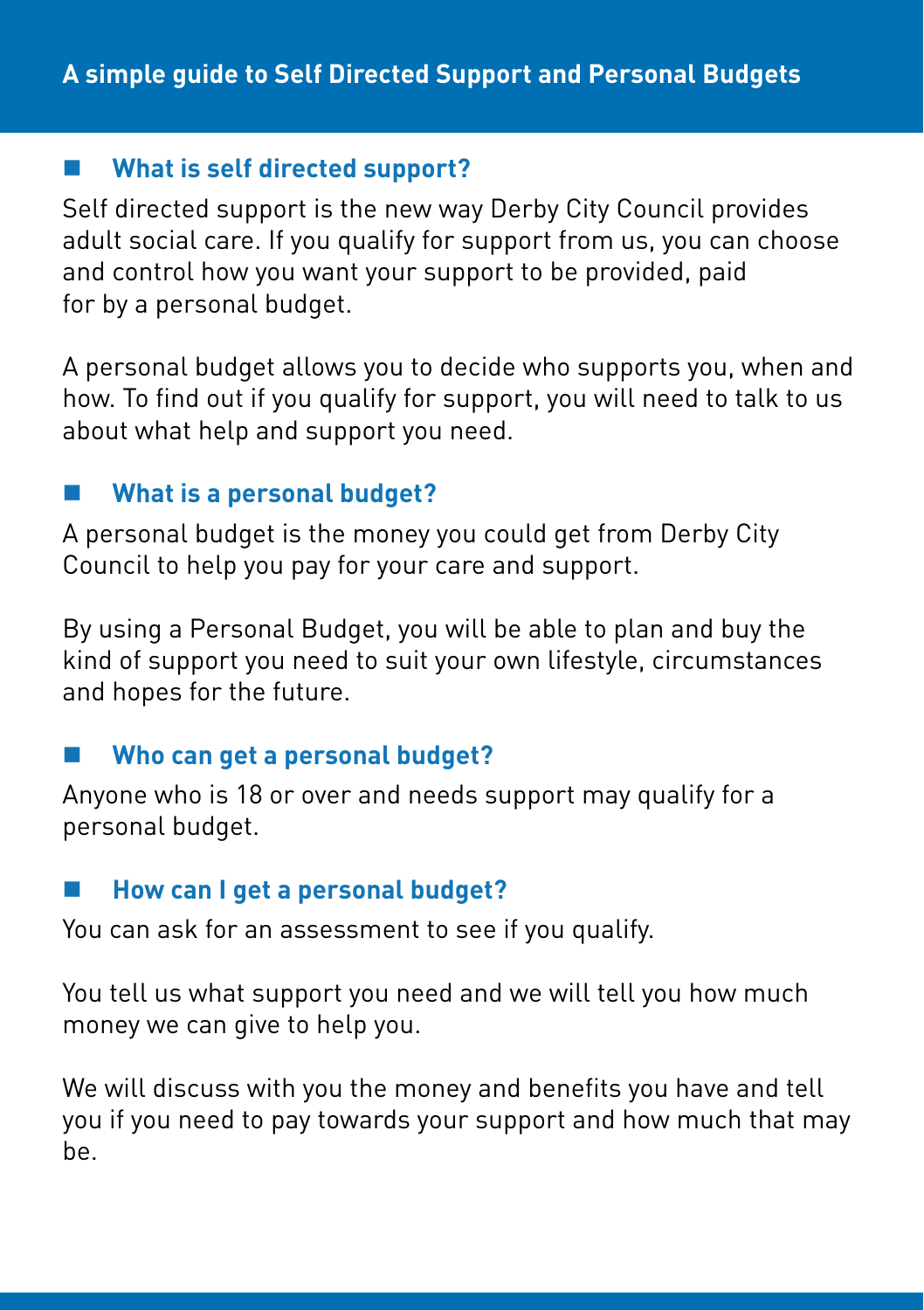### **What can I spend my personal budget on?**

You can be as creative as you like in spending your personal budget as long as you can show us that what you want to spend your money on is:

- effective in meeting your care needs
- legal
- affordable within the budget given to you by the Council.

#### **Where can I get help?**

The good news is that there is lots of help available to you. To find out more contact us:

Tel: **01332 640777**

Web: **www.derby.gov.uk/healthandsocialcare**